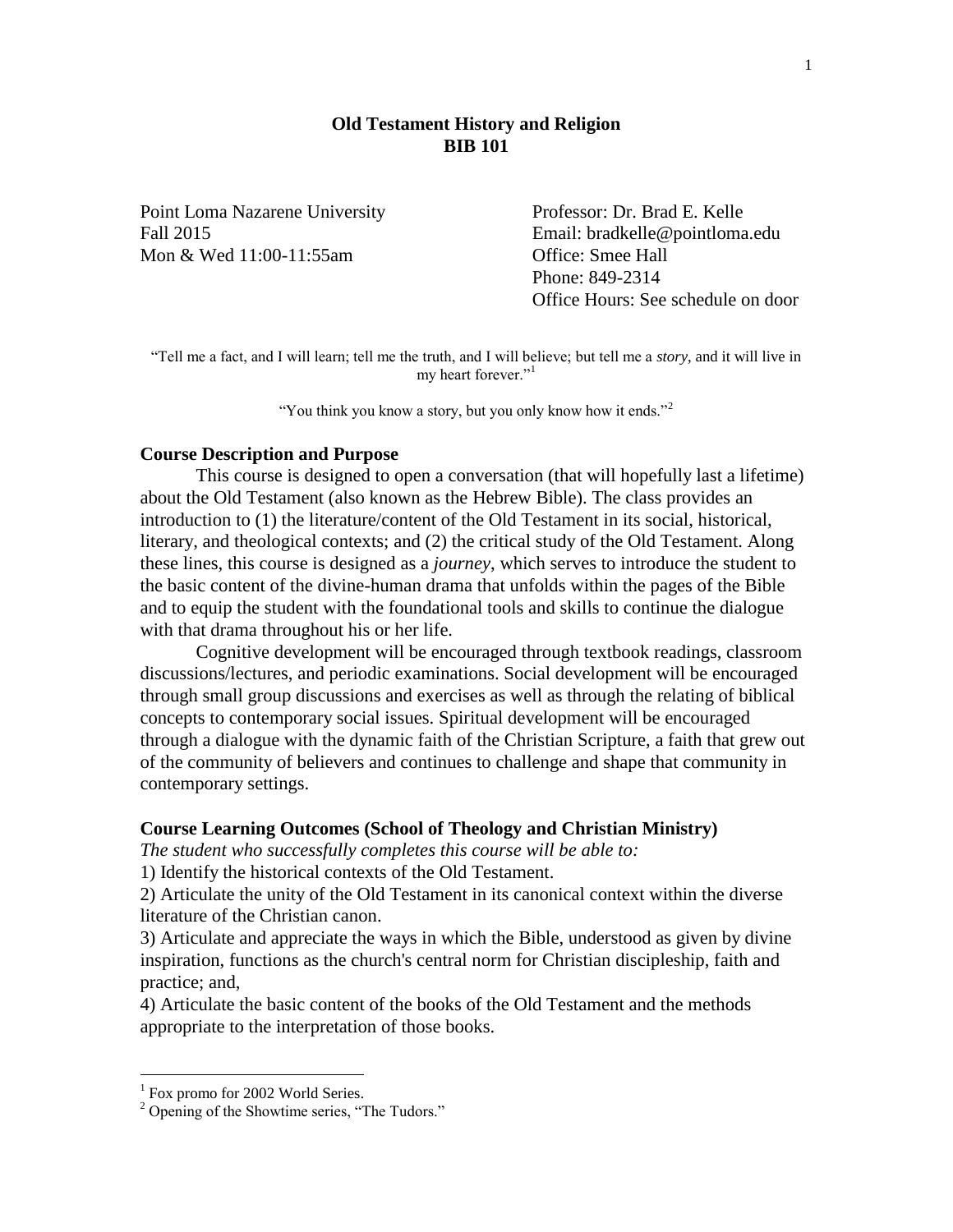Note: This course is one of the components of the General Education Program at Point Loma Nazarene University, under the category of "Responding to the Sacred." By including this course in a common educational experience for undergraduates, the faculty supports the study of Scripture and Christian heritage as foundational in the pursuit of knowledge and the development of personal values.

## **Course Texts**

- 1. *The New Interpreter's Study Bible*(NRSV). Nashville: Abingdon, 2003.
- 2. Michael Lodahl, *All Things Necessary to Our Salvation: The Hermeneutical and Theological Implications of the Article on the Holy Scriptures in the Manual of the Church of the Nazarene*. PLNU Monograph Series 4. San Diego: Point Loma Press, 2004.

 *\*NOTE: this book must be acquired through a FREE DOWNLOAD—*go to the website: [http://www.pointloma.edu/experience/academics/centers-institutes/wesleyan](http://www.pointloma.edu/experience/academics/centers-institutes/wesleyan-center/point-loma-press/point-loma-press-publications)[center/point-loma-press/point-loma-press-publications](http://www.pointloma.edu/experience/academics/centers-institutes/wesleyan-center/point-loma-press/point-loma-press-publications)

--Find the title entry for Lodahl, *All Things Necessary* and click the download link

## **Course Requirements**

1. Class Participation and Attendance: In this abbreviated journey through the story of the OT, class attendance is a necessity and frequent absences will have a direct effect on the student's grade. *SIX (6) absences will result in de-enrollment from the class.* In addition, each student is expected to participate actively in class by contributing to the discussions on the basis of his or her reading of the assigned material.

*\*NOTE: Giving false information on the daily roll sheet (i.e. signing someone else in or having someone else sign you in) is an act of cheating that is equal to cheating on an exam. It will subject you to the academic dishonesty penalties of the university, including failure of this course and possible expulsion from the university.*

2. Readings: The OT is the primary text for this course. All readings are required. *Please bring your Bible to class*. It is important to keep up with the readings on a session by session basis or the information will quickly become overwhelming. *A significant part of the student's grade comes from quizzes over the assigned reading material (see below).*

3. Celebrations of Learning (a.k.a. Reading Quizzes): There will be *six* such celebrations (often called, erroneously, "quizzes") that cover various reading assignments and associated class lectures. The dates of the quizzes are listed on the course schedule and study guides will be provided.

4. "The Tribes of Israel": Group Presentation on an OT Book: In addition to more traditional methods of presentation by the professor, our course will have a significant element of small group work and discussion during various class sessions. Rather than a course in which the professor simply imparts a massive amount of information for students to regurgitate, students will work together to read closely, think collaboratively, and formulate thoughtful responses to texts and issues (an additional, hoped-for benefit of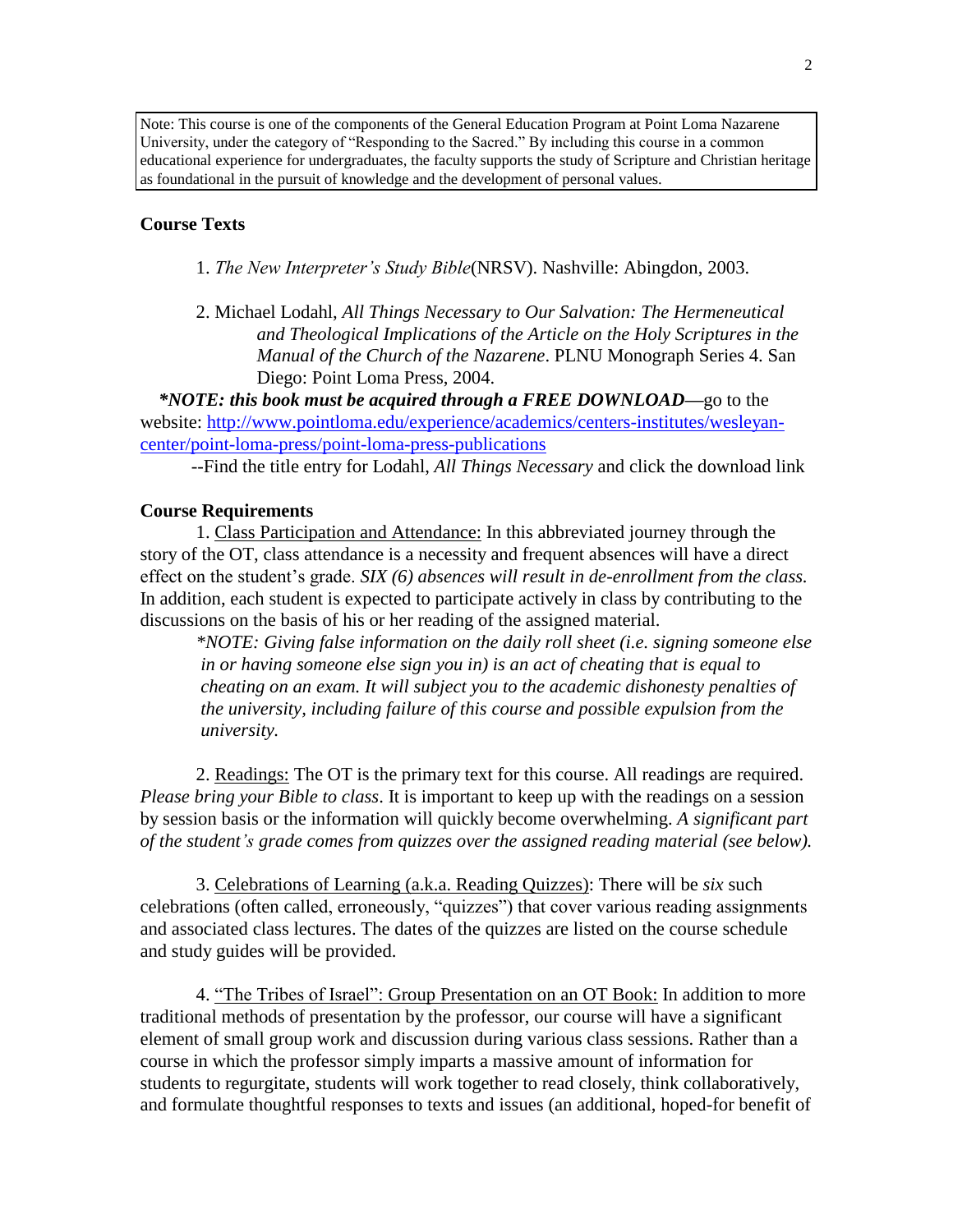such assignments is to invite the students into the practices of true liberal arts education, namely, academic reading, thinking, collaborating, and writing, rather than outcomebased standardized test taking). The major instance of such work will be that each student will participate in an assigned small group and make a class presentation on an assigned book from the OT (groups and books will be assigned in class). The presentation should be **10 minutes in length** and **follow the instruction sheet attached to this syllabus.** Each group member will receive the same grade for the presentation. Due dates are listed on the course schedule.

5. Final Comprehensive "Celebration of Learning" (final exam): As the culmination to the semester, there will be a final, comprehensive "Celebration of Learning" (final exam). It will cover all the material from the previous celebrations of learning. A study guide will be provided in class. The final celebration will take place on the scheduled day and time for the class's final exam according to the university's final exam schedule.

#### **Course Policies**

1. Grading: The student's grade will be based on a combination of class participation, reading, assignments, and exams as follows:

| Possible Points                 | Assignment                                  |            |
|---------------------------------|---------------------------------------------|------------|
| 240 (40 pts each)               | Celebrations of Learning (6 Reading/Lecture |            |
| Quizzes)                        |                                             |            |
| 100                             | <b>Group Presentation</b>                   |            |
| 75                              | Final Celebration of Learning (final exam)  |            |
| $*Total: 415$ (possible points) |                                             |            |
| *Grading Scale: 94-100 A        | 74-76 C<br>84-86 B                          | $64-66$ D  |
| $90-93$ A-                      | $80-83 B -$<br>$70-73$ C-                   | $60-63$ D- |
| $87-89 B+$                      | $77-79C+$<br>$67-69$ D+                     | 50s F      |

2. Attendance: Attendance is a necessity. Excessive absences will have a direct effect on the final grade. Late work will only be accepted under the terms of the Late Work Policy (see below). All attendance policies of the institution apply. *SIX (6) unexcused absences will result in de-enrollment from the class.* Please note that it is the student's responsibility to obtain notes, etc. from other students for any missed classes.

*\*NOTE: Giving false information on the daily roll sheet (i.e. signing someone else in or having someone else sign you in) is an act of cheating that is equal to cheating on an exam. It will subject you to the academic dishonesty penalties of the university, including failure of this course and possible expulsion from the university.*

3. Late Work Policy: In order not to be considered "late," all assignments must be submitted **in person, in hard copy, in class** on the day listed as the due date. *NO assignment may be submitted electronically (by email, etc.) for full credit.* If the student "forgets" an assignment, he or she may submit it after class (either electronically or in hard copy) for no more than half credit. Any assignment submitted electronically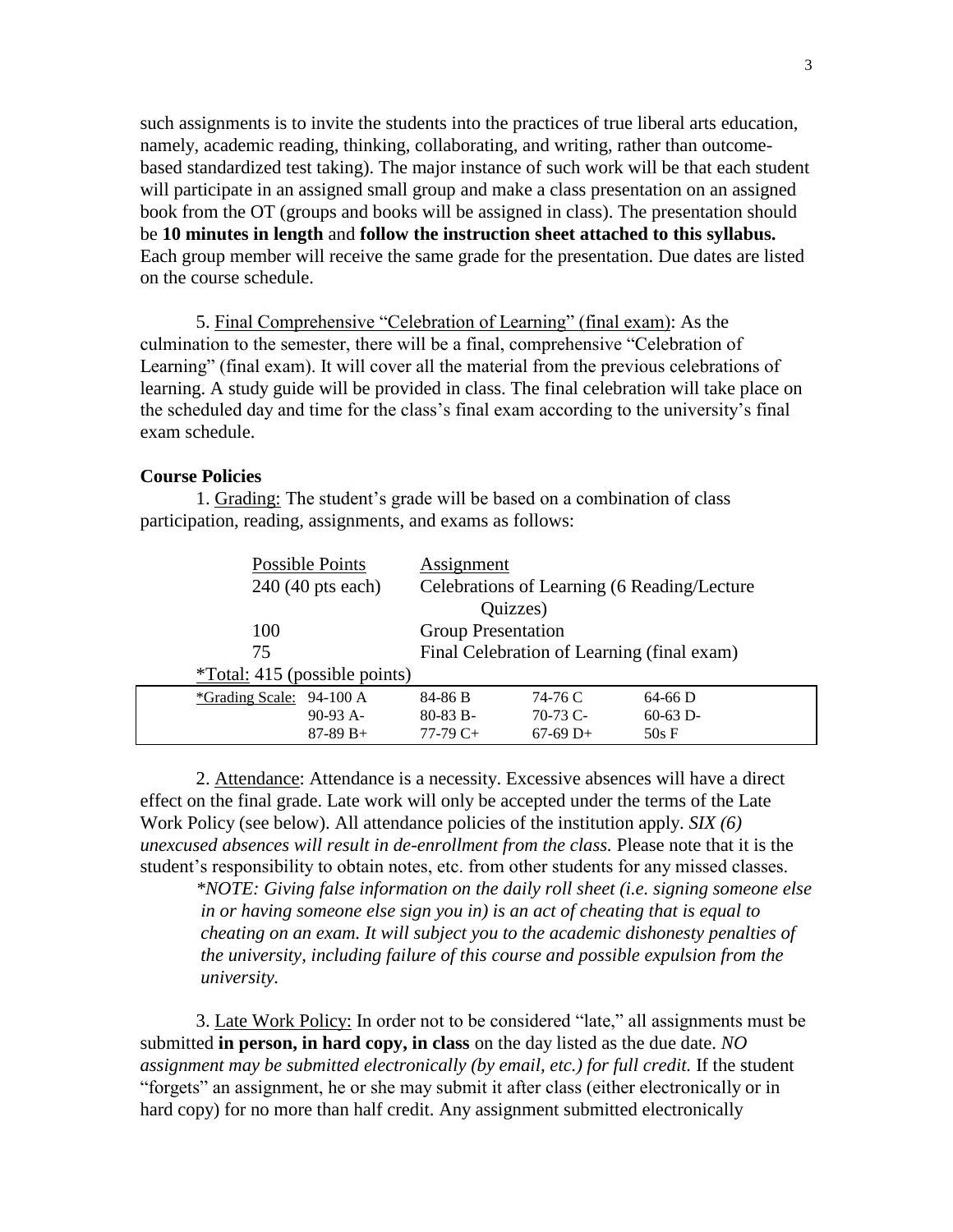(whether late or on-time) will receive no more than half credit*. No assignment will be accepted for credit of any kind more than one week after the original due date*. NOTE: Any *extra-credit assignments* must be turned in on or before the due date and will not be accepted late for any credit.

4. Inclusivity: The School of Theology and Christian Ministry is committed to the equality of women and men. Recognizing that people have often used the English language in ways that imply the exclusion or inferiority of women, the school urges students, faculty, and staff to avoid sexist language in public discourse, in classroom discussion, and in their writings. This course will strive to practice sensitivity toward and foster respect for issues of inclusivity in matters of language and conduct. Each student should seek to enrich this inclusive atmosphere in both their class contributions and personal interactions.

5. Academic Honesty: Academic dishonesty is the act of presenting information, ideas, and/or concepts as one's own when in reality they are the results of another person's creativity and effort. Such acts include plagiarism, copying of class assignments, and copying or other fraudulent behavior on examinations. A faculty member who believes a situation involving academic dishonesty has been detected may assign a failing grade for a) that particular assignment or examination, and/or b) the course.

6. Academic Accommodations: While all students are expected to meet the minimum academic standards for completion of this course as established by the instructor, students with disabilities may require academic accommodations. At Point Loma Nazarene University, students requesting academic accommodations must file documentation with the Disability Resource Center (DRC), located in the Bond Academic Center. Once the student files documentation, the Disability Resource Center will contact the student's instructors and provide written recommendations for reasonable and appropriate accommodations to meet the individual needs of the student. This policy assists the university in its commitment to full compliance with Section 504 of the Rehabilitation Act of 1973, the Americans with Disabilities (ADA) Act of 1990, and ADA Amendments Act of 2008, all of which prohibit discrimination against students with disabilities and guarantees all qualified students equal access to and benefits of PLNU programs and activities.

#### **Tentative Course Schedule**

**1. Tues. Sept. 1 (\*special Monday schedule on Tuesday)** Starting Points (Pt. 1): Introduction to the Course *Readings:* None

**2. Wed. Sept. 2** Starting Points (Pt.2): What Is the OT and Why Study It? *Readings:* 1. *New Interpreter's Study Bible* pp. xv-xvi ("Introduction") and pp. xvii-xx ("To the Reader")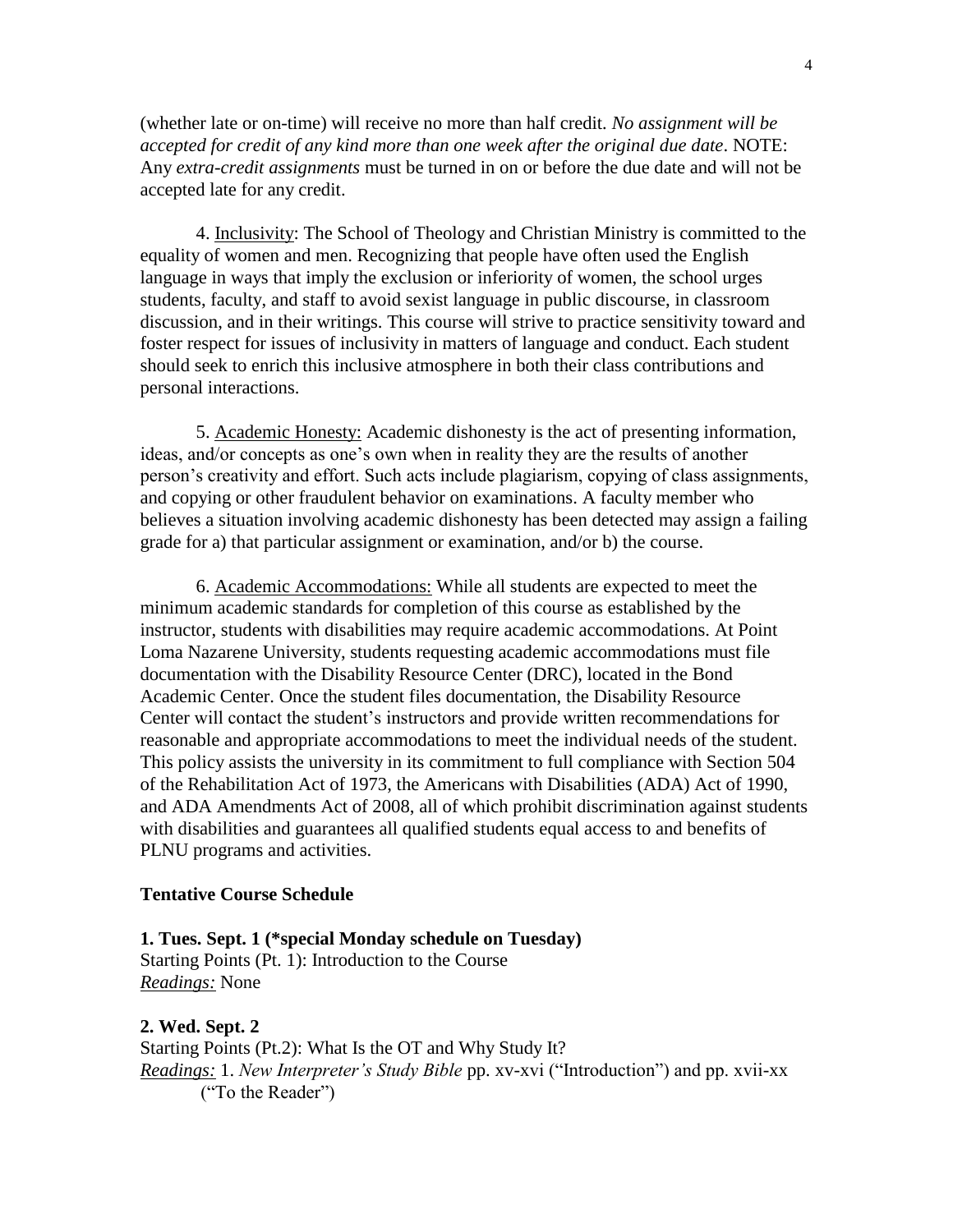## **\*MON. SEPT. 7: NO CLASS (Labor Day)**

## **3. Wed. Sept. 9**

What Is the OT and From Where Did It Come (Pt. 1)?: Inspiration and Function *Readings:* 1. *New Interpreter's Study Bible* pp. 2255-2260 ("Inspiration of Scripture")

# **\*CELEBRATION (Quiz) #1: The books of the OT (be able to write in order of Protestant canon)**

### **4. Mon. Sept. 14**

What Is the OT and From Where Did It Come (Pt. 2)?: Origins and Backgrounds

a. Origins, Composition, and Canonization

b. Geography, Culture, and History

*Readings:* 1. *New Interpreter's Study Bible* pp. 2274-2279 ("Culture and Religion among the Ancient Israelites")

#### **5. Wed. Sept. 16**

How Then Should We Read the OT? Methods for Biblical Interpretation *Readings:* 1. *New Interpreter's Study Bible* pp. 2261-2267 ("Guidelines for Reading and Interpretation") & pp. 2268-2273 ("Varieties of Readings…")

#### **6. Mon. Sept. 21**

Introducing the "OT Story": To Form a People and Find an Instrument *Readings:* none

 **\*CELEBRATION (Quiz) #2 over** *New Interpreter's Study Bible* **articles, "Inspiration," "Culture and Religion," "Guidelines for Reading," and "Varieties of Readings"**

#### **7. Wed. Sept. 23**

A. Introduction to the Pentateuch

B. Genesis 1—11: The Primeval History (Pt. 1): The Creation Stories *Readings:* 1. *New Interpreter's Study Bible* introduction to Genesis 2. Genesis 1—2

## **8. Mon. Sept. 28**

Genesis 1—11: The Primeval History (Pt. 2): Creation Goes Haywire *Readings:* 1. Genesis 3—9

#### **9. Wed. Sept. 30**

Genesis 1—11: The Primeval History (Pt. 3): Creation Goes Haywire *Readings:* 1. Genesis 10—11 **\*CELEBRATION (Quiz) #3 over** *New Interpreter's Study Bible* **Introduction to** 

**Genesis and the main characters and events in Gen 1-11**

 **\*Organize groups for small group presentations**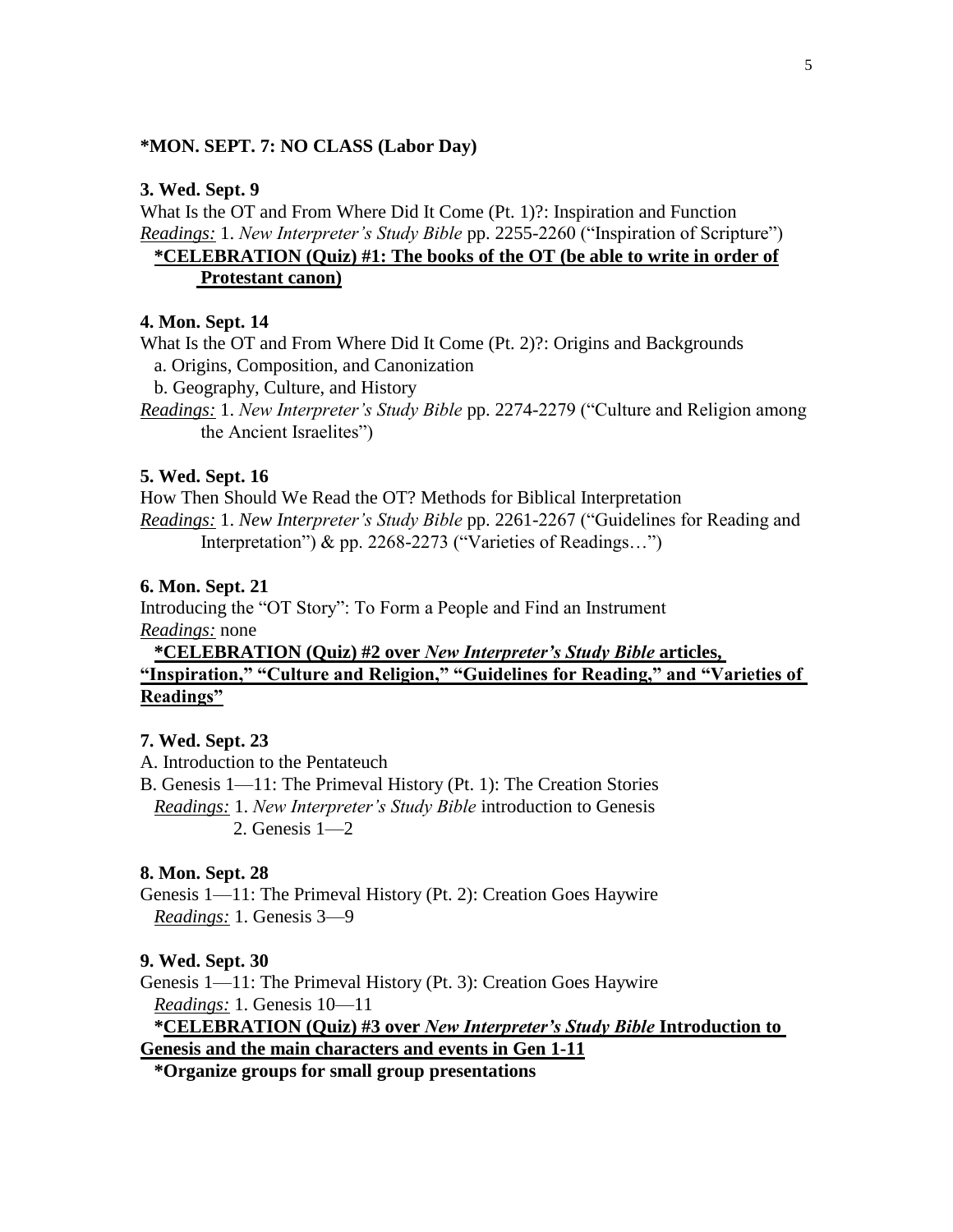### **10. Mon. Oct. 5**

Promise to Restore Creation & the Calling of a People: The Ancestral Narratives (Genesis 12—50)

*Readings:* 1. Genesis 12—13; 15—17; 20—22; 50

### **11. Wed. Oct. 7**

The Creation of a People (Pt.1): The Exodus from Egypt (Exod 1—15) *Readings:* 1. *New Interpreter's Study Bible* introduction to Exodus 2. Exod 1—12

### **12. Mon. Oct. 12**

The Creation of a People (Pt.2): The Exodus from Egypt (Exod  $1$ —15) & Into the Wilderness (Exod 16—18)

 *Readings:* 1. Exod 13—18 2. Begin Reading Lodahl, *All Things Necessary to Our Salvation*

#### **\*WED. OCT. 14: Special Wiley Lecture Series Class Session**

**We will attend the Wiley Lecture together as a class during our regular class time.**  *Meet in Crill Performance Hall at 11am* **(look for attendance sign-in sheet on the table in the Crill foyer)**

#### **13. Mon. Oct. 19**

The Formation of a People (Pt. 1): Covenant and Law in the Wilderness *Readings:* 1. Exod 19—23 and *New Interpreter's Study Bible* intro to Leviticus 2. Continue Reading Lodahl, *All Things Necessary to Our Salvation*

## **14. Wed. Oct. 21**

A Soteriological Reading of Scripture: M. Lodahl, *All Things Necessary to Our Salvation Readings:* 1. M. Lodahl, *All Things Necessary to Our Salvation* (book completed) **\*CELEBRATION (Quiz) #4 over the main characters in Gen 12—50 and** *New Interpreter's Study Bible* **introductions to Exodus and Leviticus** 

### **15. Mon. Oct. 26**

The Formation of a People (Pt. 2): Deuteronomy, the Deuteronomistic History, and the New Generation

 *Readings:* 1. *New Interpreter's Study Bible* introduction to Deuteronomy 2. Deuteronomy 1—6; 12—15; 28—30

## **16. Wed. Oct. 28**

Entrance into the Land: Joshua and Judges

 *Readings:* 1. *New Interpreter's Study Bible* introductions to Joshua and Judges 2. Joshua 1—12; 24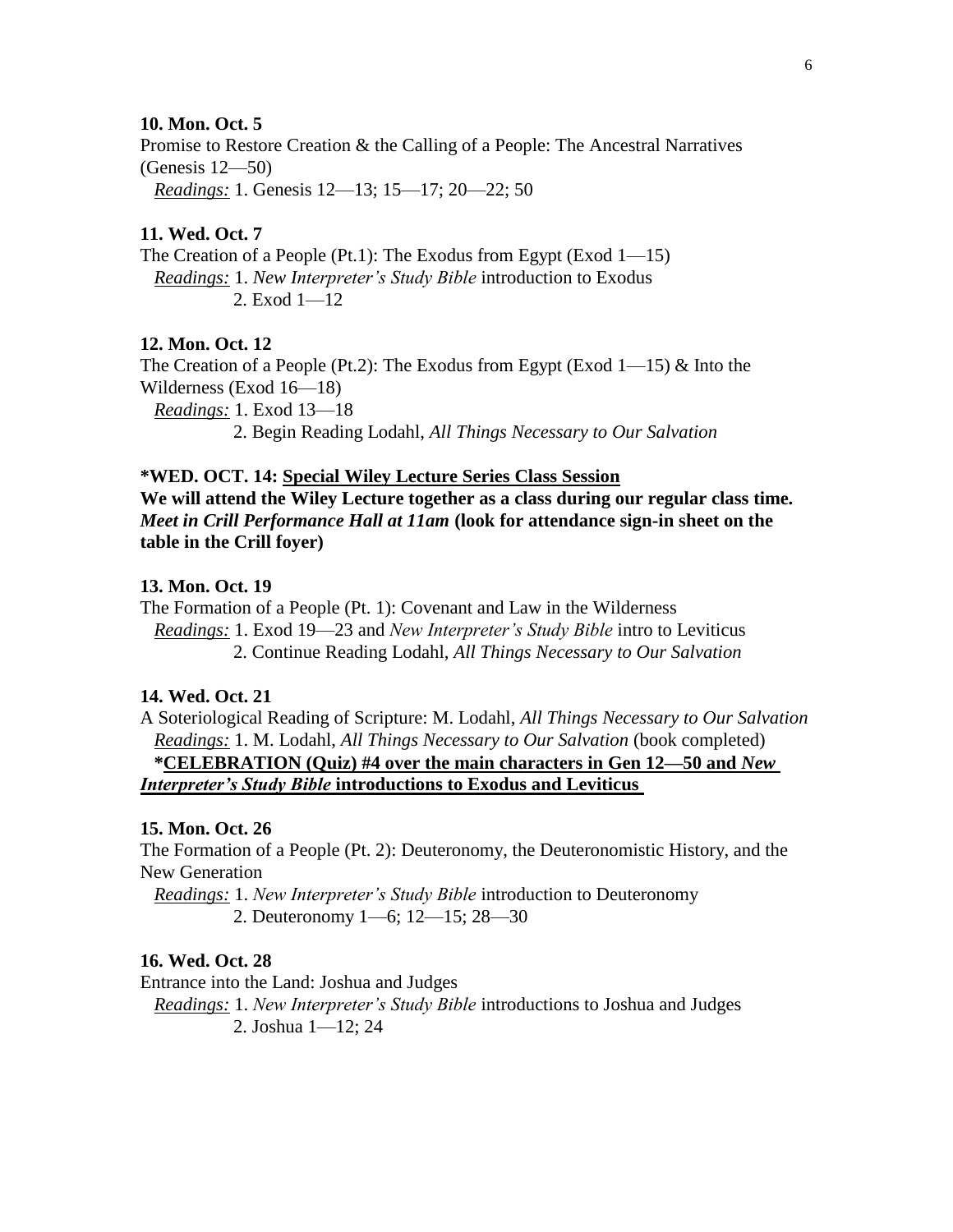## **17. Mon. Nov. 2**

Two Kingdoms in the Land (1—2 Kings) and Descent into Exile *Readings:* 1. *New Interpreter's Study Bible* introductions to 1 Kings & 2 Kings 2. 1 Kings 11—12; 2 Kings 15—25

### **18. Wed. Nov. 4**

The Divine Voice to the People: Understanding the Prophets *Readings:* None

## **19. Mon. Nov. 9**

Group Presentations on OT Books: Hosea, Micah, and Nahum *Readings:* 1. *New Interpreter's Study Bible* introductions to Hosea, Micah, and Nahum **\*Group Presentations on Hosea, Micah, and Nahum**

### **20. Wed. Nov. 11**

Group Presentations Jeremiah and Habakkuk *Readings:* 1. *New Interpreter's Study Bible* introductions to Jeremiah and Habakkuk **\*Group Presentations on Jeremiah and Habakkuk**

## **21. Mon. Nov. 16**

Speaking to the South: Isaiah *Readings:* 1. *New Interpreter's Study Bible* introduction to Isaiah 2. Isaiah 1—7; 11

### **22. Wed. Nov. 18**

Life in Exile: Rethinking the Story (Group Presentations on Psalms, Esther, Daniel 1—6) *Readings:* 1. *New Interpreter's Study Bible* introductions to Psalms, Esther, Daniel **\*Group Presentations on Psalms, Esther, and Daniel 1—6**

## **23. Mon. Nov. 23 (Guest Presenter)**

Speaking to the North: Amos *Readings:* 1. *New Interpreter's Study Bible* introduction to Amos 2. Amos 1—9 **\*CELEBRATION (Quiz) #5 over** *New Interpreter's Study Bible* **introductions to Deuteronomy, Joshua, 1 Kings, and 2 Kings**

#### **\*WED. NOV. 25: NO CLASS (Thanksgiving Break)**

#### **24. Mon. Nov. 30**

Responses to the Exile (Pt. 1): Group Presentations on Job and Lamentations *Readings:* 1. *New Interpreter's Study Bible* introductions to Job and Lamentations **\*CELEBRATION (Quiz) #6 over** *New Interpreter's Study Bible* **introductions to Psalms, Isaiah, and Amos \*Group Presentations on Job & Lamentations**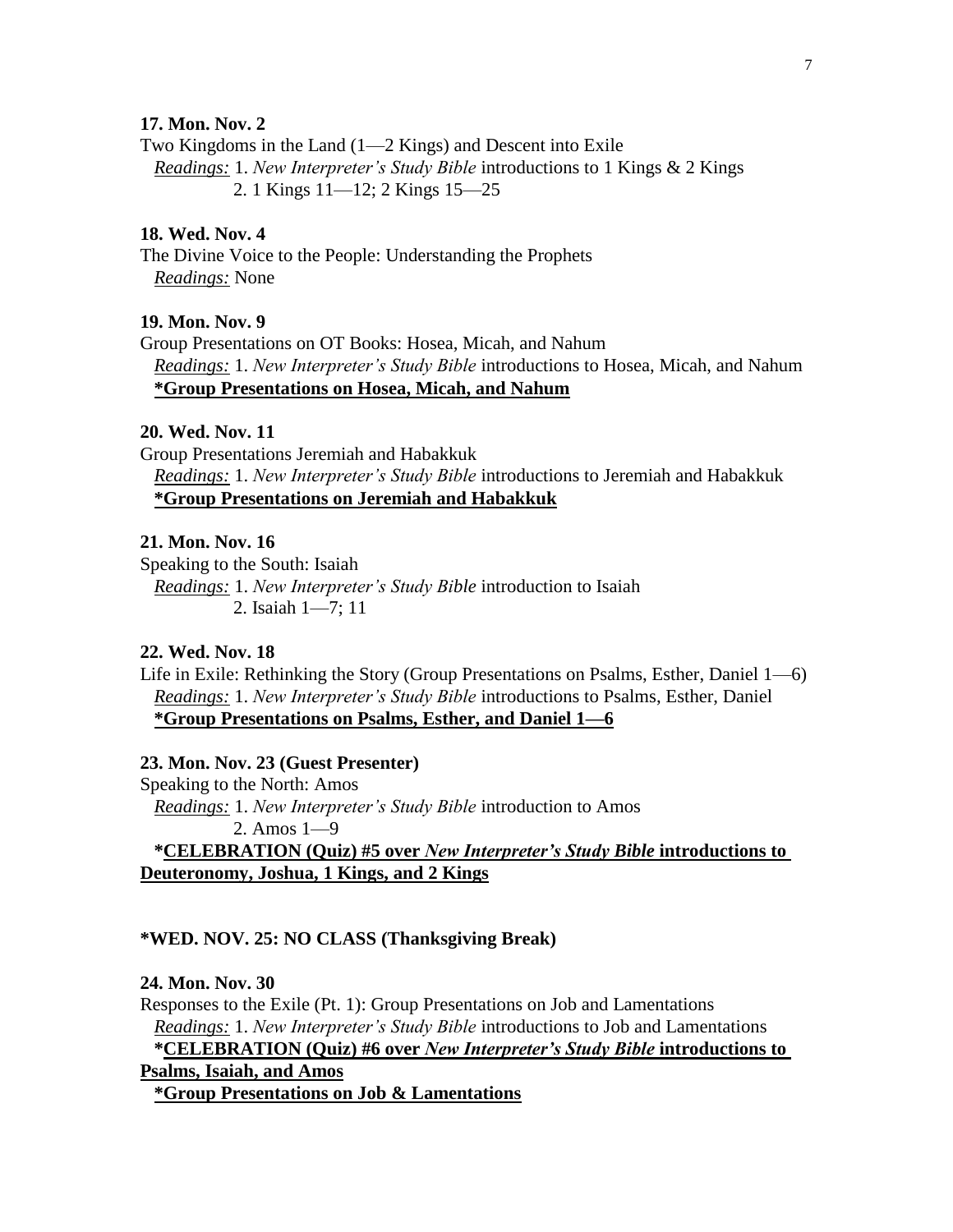## **25. Wed. Dec. 2**

Responses to the Exile (Pt. 2): Honest Expressions of Grief and Prophetic Voices of Hope (Lament Psalms, Isaiah 40—55; Jeremiah; Ezekiel)

 *Readings:* 1. *New Interpreter's Study Bible* introduction to Ezekiel 2. Psalm 6, 13, 28, 30, 31, 32, 88, 89 3. Isaiah 40—43

## **26. Mon. Dec. 7**

Beginning Again: The Post-Exile (Chronicles, Ezra, Nehemiah, Isaiah 56-66, Haggai, Zechariah, Malachi) *Readings:* 1. *New Interpreter's Study Bible* introductions to 1 Chronicles, 2 Chronicles, Ezra, and Nehemiah

2. 2 Chronicles 36; Ezra 1—4; 8—10

**27. Wed. Dec. 9** The End Is the Beginning: The Ending of the OT Story *Readings:* none

# **\*FINAL EXAMS WEEK:** *The final, comprehensive celebration of learning will take place on the day and time scheduled for this class according to the university's final exam schedule.*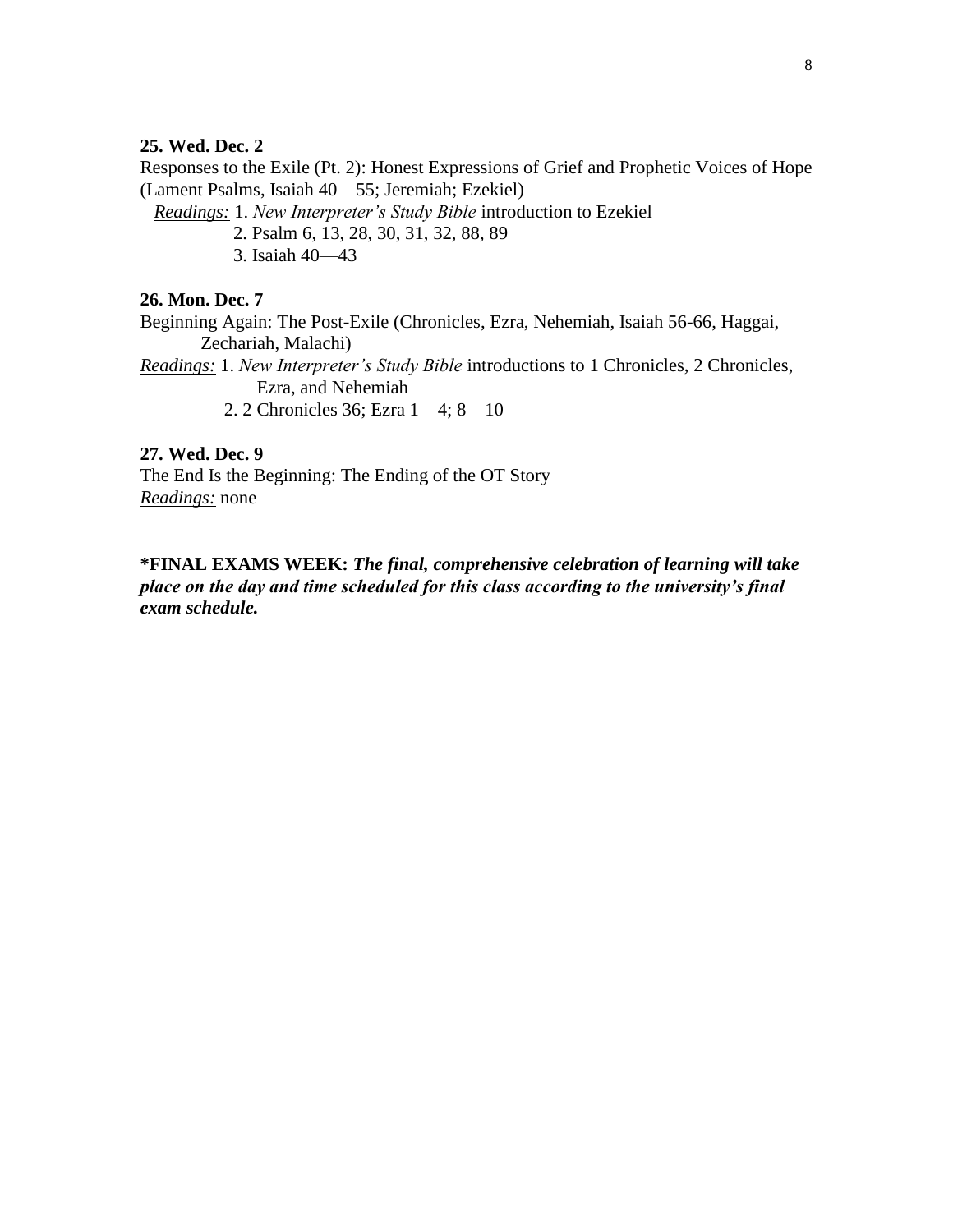# **The Tribes of Israel: GROUP PRESENTATION ON AN OT BOOK** *Instruction Sheet*

**GOAL:** The goal of this presentation is to give a substantial but overall introduction to your assigned biblical book, *informed by modern biblical scholarship's work on the book.* Think of your group as answering the question, "What is the book of x, what is modern biblical scholarship saying about it, and how does it fit into the overall story of the OT?" You have only **10 minutes**, so you will want to plan your presentation carefully in advance, yet you should still give a thorough presentation and have creative elements (like powerpoint, illustrations, music or video clip, etc.).

**PREPARATION:** To research the material for your presentation, you should draw from three sources:

- a) Read the introduction for your book in the *New Interpreter's Study Bible* (you should also consult the study notes in the Bible for some of the significant passages in the book)
- b) Find the commentary on your book in the multi-volume commentary series entitled *The New Interpreter's Bible* (these volumes are located in the reference room of the library). Read carefully (and use!) the Introduction to your book given in the commentary.

 \*\*optional additional resource as needed: Look up the article that covers your book in the multi-volume reference work entitled, *The Anchor Bible Dictionary*  (these volumes are held in the reference room of the library)

**PRESENTATION:** For your 10-minute presentation, you should include at least the following elements:

- a. An introduction/survey of the major content, themes, structure, and distinctive elements of your book *(i.e., what is this book and what is in it?)*
- b. A survey of the major critical interpretive issues that have been and are discussed in modern biblical scholarship (these might include the date, setting, genre, etc.). Give the class a rundown on the various views on the major issues and provide what you take to be the best options on these issues *(i.e., where did this book come from, how did we get it, what issues do scholars discuss about it?)*
- c. Walk the class through one (maybe two, but watch your time!) passage(s) from your book that, in your mind, illustrates the main content, themes, and interpretive issues for the book
- d. How does your book fit into the overall story of God in the OT as we have presented it in this course (effort to restore creation, form a people as an instrument, etc.)?

\*\*NOTE: *don't forget to try to be creative (even fun!) in your presentation—use powerpoint, music or video clips, illustrations, whatever! But watch your 10-min. time limit*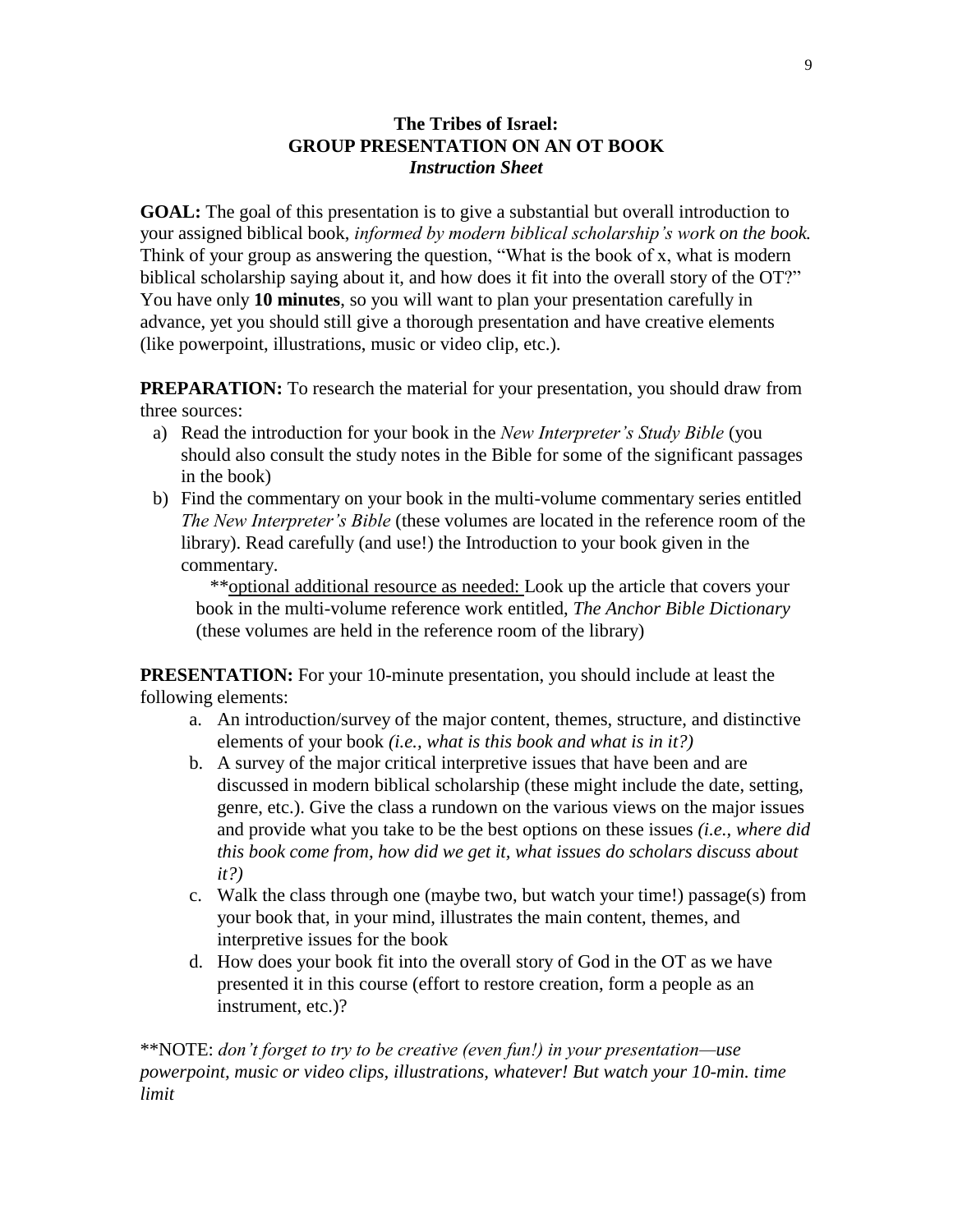#### **Starter Bibliography for an Introduction to the Old Testament**

- Arnold, B. and Beyer, B. *Readings from the Ancient Near East: Primary Sources for Old Testament Study.* Grand Rapids: Baker, 2002.
- Barton, J. and J. Bowden. *The Original Story: God, Israel, and the World.* Grand Rapids: Eerdmans, 2005.
- Birch, B., et. al. *A Theological Introduction to the Old Testament*. Nashville: Abingdon, 1999.
- Brueggemann, W. *An Introduction to the Old Testament: The Canon and Christian Imagination.* Lousiville: Westminster John Knox, 2003.
- Burnette-Bletsch, Rhonda. *Studying the Old Testament: A Companion*. Nashville: Abingdon, 2007.
- Collins, John J. *Introduction to the Hebrew Bible.* Minneapolis: Fortress, 2004.
- Coogan, Michael D. *The Old Testament: A Historical and Literary Introduction to the Hebrew Scriptures*. Oxford: Oxford University Press, 2005.
- Coogan, Michael D., ed. *The Oxford History of the Biblical World*. Oxford: Oxford University Press, 1998.
- Fee, G. and Stuart, D. *How to Read the Bible for All Its Worth: A Guide to Understanding the Bible*. Grand Rapids: Academie Books, 1982.
- Finkelstein, I. and Silberman, N. *The Bible Unearthed: Archaeology's New Vision of Ancient Israel and the Origin of Its Sacred Texts.* New York: The Free Press, 2001.
- Gaventa, Beverly R. and David L. Petersen, eds. *The New Interpreter's Bible One -Volume Commentary*. Nashville: Abingdon, 2010.
- Gillingham, S. *One Bible, Many Voices: Different Approaches to Biblical Studies.* Grand Rapids: Eerdmans, 1998.
- Gorman, M. J. *An Ecumenical Introduction to the Bible.* Peabody, Mass.: Hendrickson, 2005.
- King, P. and Stager, L. *Life in Biblical Israel*. Library of Ancient Israel. Louisville: Westminster/John Knox, 2001.